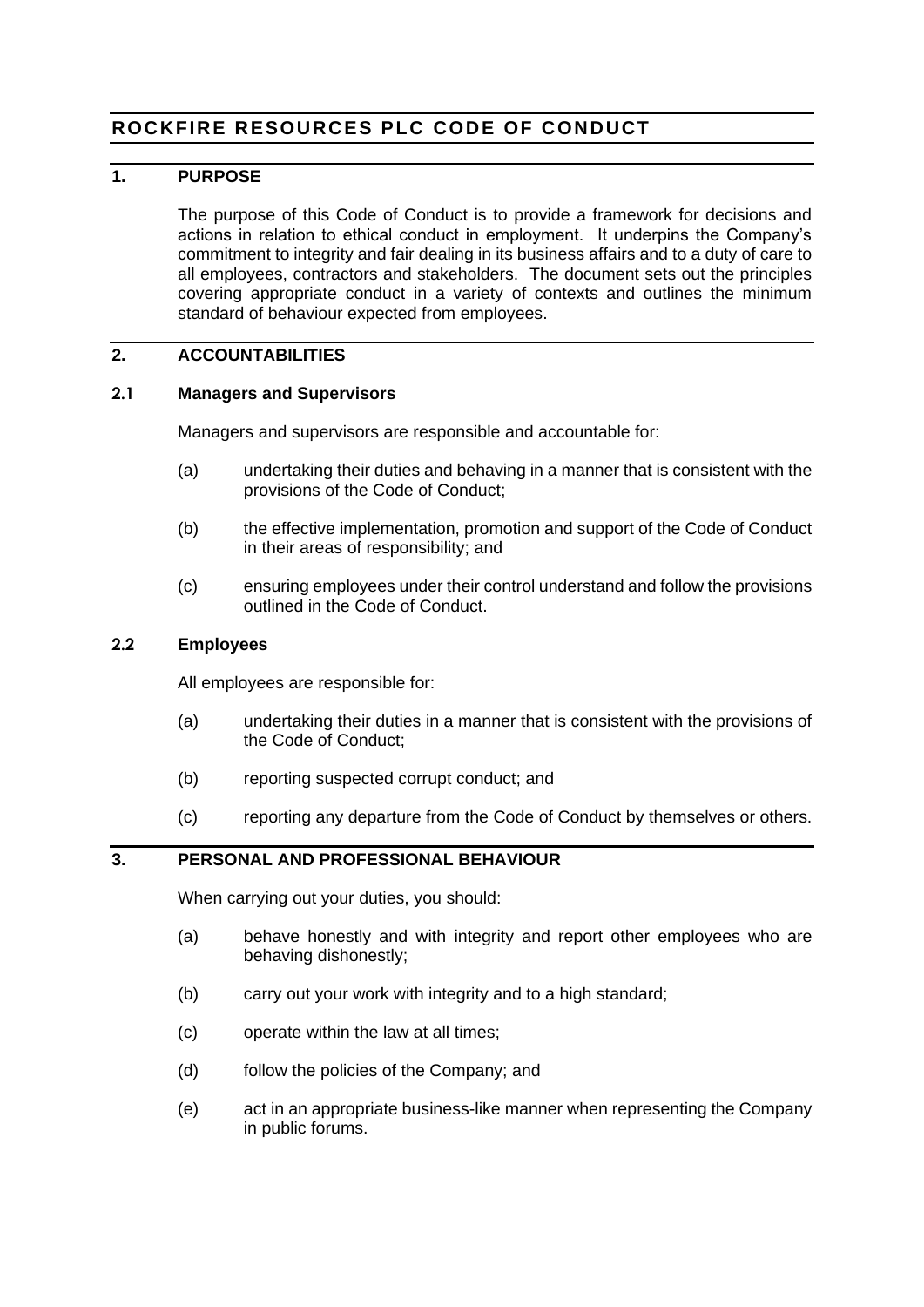## **4. CONFLICT OF INTEREST**

Potential for conflict of interest arises when it is likely that you could be influenced, or it could be perceived that you are influenced by a personal interest when carrying out your duties. Conflicts of interest that lead to biased decision making may constitute corrupt conduct.

- (a) Some situations that may give rise to a conflict of interest include situations where you have:
	- (i) financial interests in a matter the Company deals with or you are aware that your friends or relatives have a financial interest in the matter;
	- (ii) directorships/management of outside organisations;
	- (iii) membership of boards of outside organisations;
	- (iv) personal relationships with people the Company is dealing with which go beyond the level of a professional working relationship;
	- (v) secondary employment, business, commercial, or other activities outside of the workplace which impacts on your duty and obligations to the Company;
	- (vi) access to information that can be used for personal gain; and
	- (vii) offer of an inducement.
- (b) You may often be the only person aware of the potential for conflict. It is your responsibility to avoid any conflict from arising that could compromise your ability to perform your duties impartially. You must report any potential or actual conflicts of interest to your manager.
- (c) If you are uncertain whether a conflict exists, you should discuss that matter with your manager and attempt to resolve any conflicts that may exist.
- (d) You must not submit or accept any bribe, or other improper inducement. Any such inducements are to be reported to your manager.

### **5. PUBLIC AND MEDIA COMMENT**

- (a) Individuals have a right to give their opinions on political and social issues in their private capacity as members of the community.
- (b) Employees must not make official comment on matters relating to the Company unless they are:
	- (i) authorised to do so by the Managing Director or Chief Executive Officer; or
	- (ii) giving evidence in court; or
	- (iii) otherwise authorised or required to by law.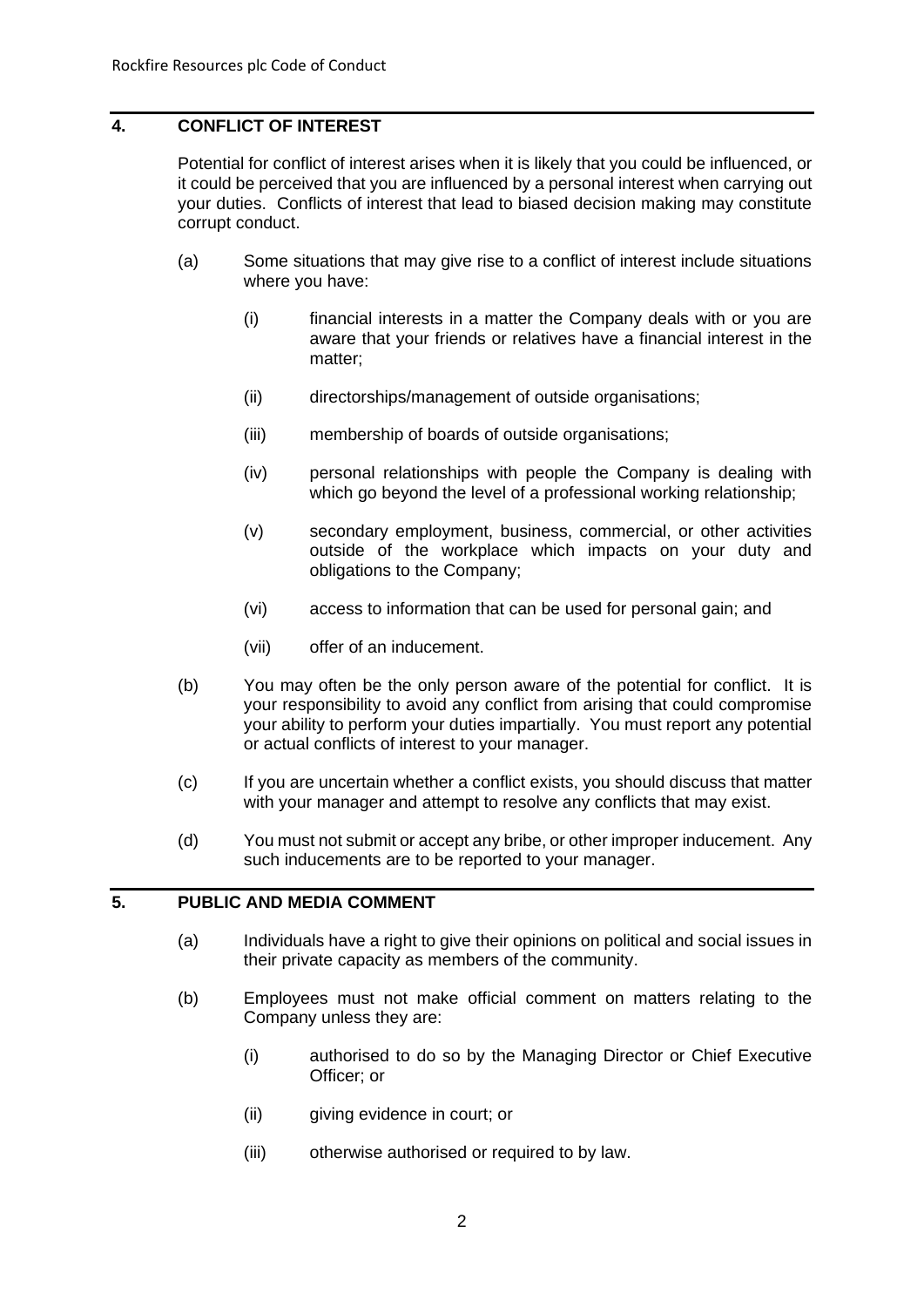- (c) Employees must not release unpublished or privileged information unless they have the authority to do so from the Managing Director or Chief Executive Officer.
- (d) The above restrictions apply except where prohibited by law, for example in relation to "whistleblowing".

# **6. USE OF COMPANY RESOURCES**

Requests to use Company resources outside core business time should be referred to management for approval.

If employees are authorised to use Company resources outside core business times, they must take responsibility for maintaining, replacing, and safeguarding the property and following any special directions or conditions that apply.

Employees using Company resources without obtaining prior approval could face disciplinary and/or criminal action. Company resources are not to be used for any private commercial purposes.

# **7. SECURITY OF INFORMATION**

Employees are to make sure that confidential and sensitive information cannot be accessed by unauthorised persons. Sensitive material should be securely stored overnight or when unattended. Employees must ensure that confidential information is only disclosed or discussed with people who are authorised to have access to it. It is considered a serious act of misconduct to deliberately release confidential documents or information to unauthorised persons, and may incur disciplinary action.

### **8. INTELLECTUAL PROPERTY/COPYRIGHT**

Intellectual property includes the rights relating to scientific discoveries, industrial designs, trademarks, service marks, commercial names ad designations, and inventions and is valuable to the Company.

The Company is the owner of intellectual property created by employees in the course of their employment unless a specific prior agreement has been made. Employees must obtain written permission to use any such intellectual property from the Company Secretary/Legal Counsel before making any use of that property for purposes other than as required in their role as employee.

# **9. DISCRIMINATION AND HARASSMENT**

Employees must not harass, discriminate, or support others who harass and discriminate against colleagues or members of the public on the grounds of sex, pregnancy, marital status, age, race (including their colour, nationality, descent, ethnic or religious background), physical or intellectual impairment, homosexuality or transgender.

Such harassment or discrimination may constitute an offence under legislation. Managers should understand and apply the principles of equal employment opportunity.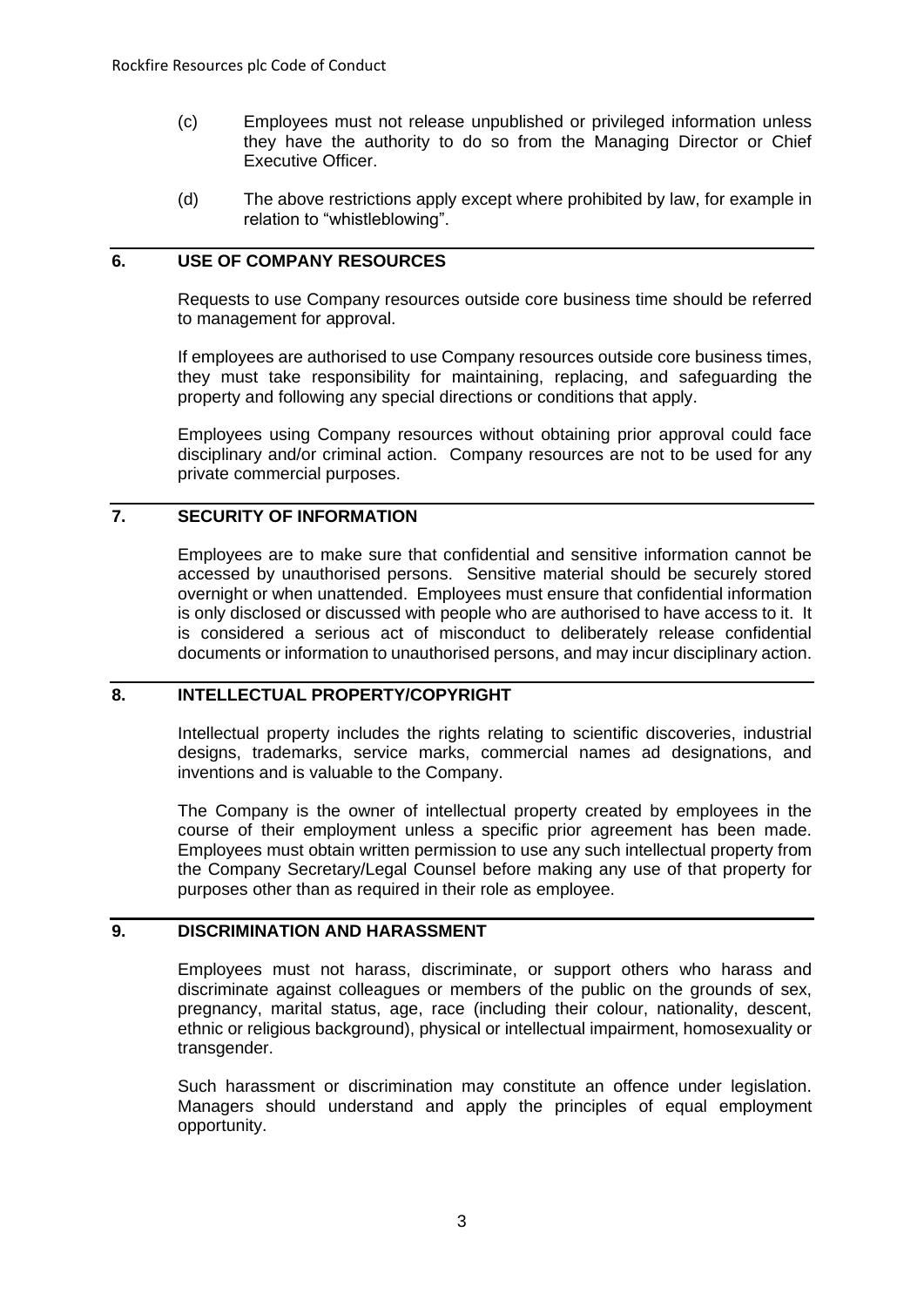# **10. CORRUPT CONDUCT**

Corrupt conduct involves the dishonest or partial use of power or position which results in one person/group being advantaged over another. Corruption can take many forms including, but not limited to:

- (a) official misconduct;
- (b) bribery and blackmail;
- (c) unauthorised use of confidential information;
- (d) fraud; and
- (e) theft.

Corrupt conduct will not be tolerated by the Company. Disciplinary action up to and including dismissal will be taken in the event of any employee participating in corrupt conduct.

# **11. OCCUPATIONAL HEALTH AND SAFETY**

It is the responsibility of all employees to act in accordance with occupational health and safety legislation, regulations and policies applicable to their respective organisations and to use security and safety equipment provided.

Specifically, all employees are responsible for safety in their work area by:

- (a) following the safety and security directives of management;
- (b) advising management of areas where there is potential problem in safety and reporting suspicious occurrences; and
- (c) minimising risks in the workplace.

### **12. DRUGS AND ALCOHOL**

It is essential that all employees and contractors who work at or visit the Company's workplaces or sites can safely and competently perform their work. Their ability to perform their work properly may be compromised if they take drugs or alcohol. Taking drugs or alcohol or misusing medications may also lead to safety issues and injury. Employees and contractors should familiarise themselves with the Company's policies on drugs and alcohol.

# **13. LEGISLATION**

It is essential that all employees comply with the laws and regulations of the jurisdictions in which we operate. Violations of such laws may have serious consequences for the Company and any individuals concerned. Any known violation must be reported immediately to management.